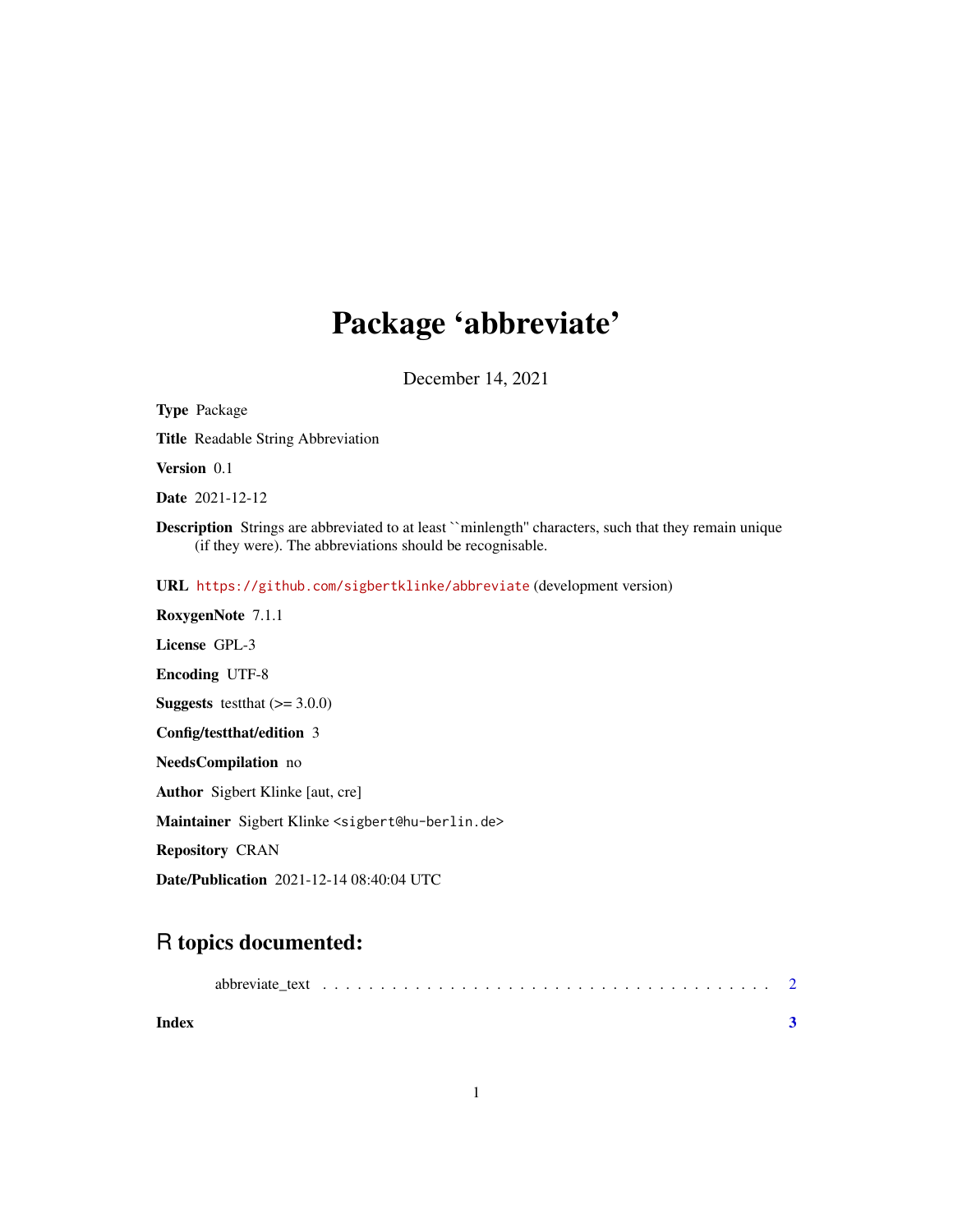<span id="page-1-0"></span>abbreviate\_text *abbreviate\_text*

#### Description

Shorten strings to at least minlength characters so that they remain unique (if they were). Duplicate strings or NAs are allowed. Note that different orders in the string may result in different abbreviations.

#### Usage

```
abbreviate_text(txt, minlength = 3, alnum = TRUE)
```
#### Arguments

| txt       | character: vector of strings to abbreviate                                                              |
|-----------|---------------------------------------------------------------------------------------------------------|
| minlength | integer: the minimum length of the abbreviations                                                        |
| alnum     | logical: should strings be reduced to alpha-numeric characters before abbrevia-<br>tion (default: TRUE) |

#### Value

abbreviated strings

#### See Also

[base::abbreviate](#page-0-0) or package [uniqtag](https://CRAN.R-project.org/package=uniqtag)

#### Examples

```
# unique with first letters is possible
txt <- c("euclidean", "maximum", "manhattan", "canberra", "minimum")
abbreviate_text(txt, 3)
# if identical strings used then same abbreviation
txt <- c("euclidean", "maximum", "manhattan", "manhattan", "canberra", "minimum")
abbreviate_text(txt, 3)
# warnings that identical strings and identical abbreviations used
txt <- c("euclidean", "maximum", "manhattan", NA, "canberra", "minimum", "abc", "abc")
abbreviate_text(txt, 3)
# unique abbreviations
txt <- c("ward.D", "ward.D2", "single", "complete", "average", "mcquitty", "median", "centroid")
abbreviate_text(txt, 3)
# unique abbreviations, but not really intuitive
abbreviate_text(txt, 0)
```